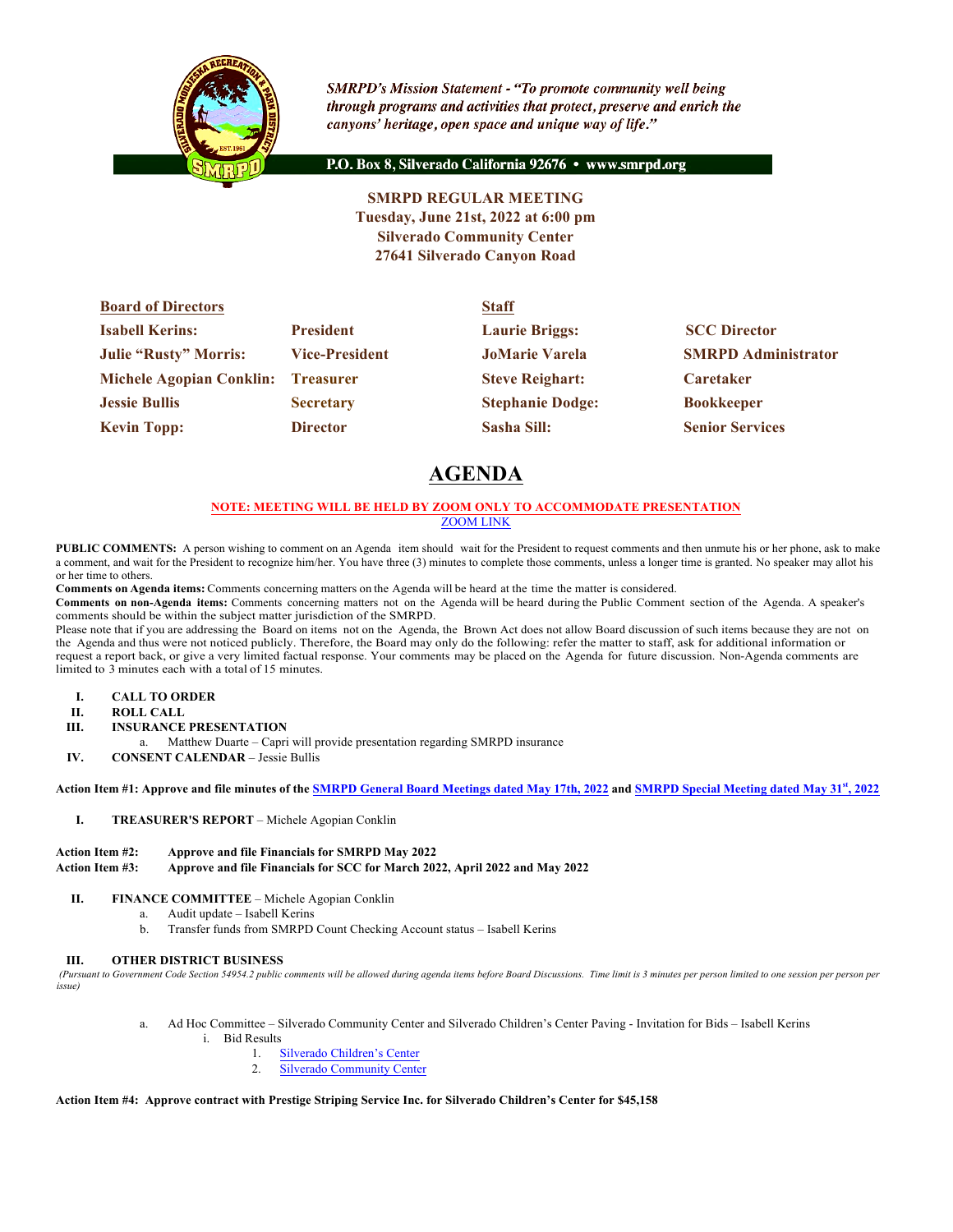#### **Action Item #5: Approve contract with Prestige Striping Service Inc. for Silverado Community Center for \$68,201**

- b. Committee Calendar
- c. Ad Hoc Committee Grants
	- i. FEMA Grant
- d. CARPD Isabell Kerins
	- i. Conference 5/18
	- 1. Update
- e. CSDA Isabell Kerins
	- i. Board of Directors election
		- 1. Ballot a. Votes

**Action Item #6: Approve Isabell Kerins, President, to vote for CSDA Election Ballot utilizing majority of votes provided by fellow board members.**

#### **IV. SILVERADO CHILDREN'S CENTER (SCC) OVERSIGHT COMMITTEE –** Isabell Kerins

- a. Committee Meeting Minutes
- b. Program Report with updates on facilities and enrollments
- c. Construction Update
	- i. Overview of work to be completed

#### **Action Item #7: Approve First Phase of work to be done at the Silverado Children's Center not to exceed \$10,000**

#### **Action Item #8: Approve Second Phase of work to be done at the Silverado Children's Center not to exceed \$14,000**

#### **Action Item #9: Approve Third Phase of work to be done at the Silverado Children's Center not to exceed \$24,500**

- d. OC Park Inspection
	- i. Update
- e. Report on Friends of Silverado Children's Center 501c(3)
	- i. Wheelie Fun Fest Silverado Community Center 6/4

#### **V. FACILITIES/SAFETY/MAINTENANCE COMMITTEE**

- a. Facility Meeting Minutes
- b. Facility Use Update
	- i. Drone and Indemnification language
	- ii. Discussion to add additional rental location of grass area only for \$50 to accommodate bounce house rentals

#### **Action Item #10: Approve addition of grass area only rental option for \$50 at Silverado Community Center**

- c. Cleaning of Facilities Update
- d. Cooling Center
	- i. Requirements
- e. Bingo Discussion
- f. Private Event Sign Proposal

# **Action Item #9: Approve purchase of event signs**

- g. Lockbox codes Changing 6/1/2022 and every six months thereafter
- h. Facility Rental Requests
	- i. Presentation by Craig Christy and Tom Cards for three monthly concert series
	- ii. June 22, 2022 Canyon Healing Arts (insurance submitted did not name SMRPD)
	- iii. June 25, 2022 Canyon Healing Arts (insurance submitted did not name SMRPD)
	- iv. June 24, 2022 Rehearsal dinner at Modjeska Geoff Sarkissian
	- v. July 3, 2022 Pending paperwork Ernie Alonzo, Haunted Orange County Facility request Building A for lecture on history with Joel Robinson
	- vi. July 12, 2022 Canyon Healing Arts (insurance submitted did not name SMRPD)
	- vii. July 12, 2022 Modjeska BINGO request denied non profit status required
	- viii. July 16, 2022 Canyon Healing Arts (insurance submitted did not name SMRPD)
	- ix. August 28, 2022 B&B Del Sol non profit request Board needs to approve use and fee waiver
	- x. October 29, 2022 Wedding Mandoki

# **VI. RECREATION COMMITTEE**

- a. Summer Concert Series
	- i. Hamburger Stand and Ice Cream Isabell Kerins
	- ii. Inventory of concert equipment and keys to cabinet Kevin Topp
- b. Classes/Activities Updates JoMarie Varela
	- i. Insurance status

#### **VII. FUNDRAISING COMMITTEE**

a. Stickers – Kevin Topp